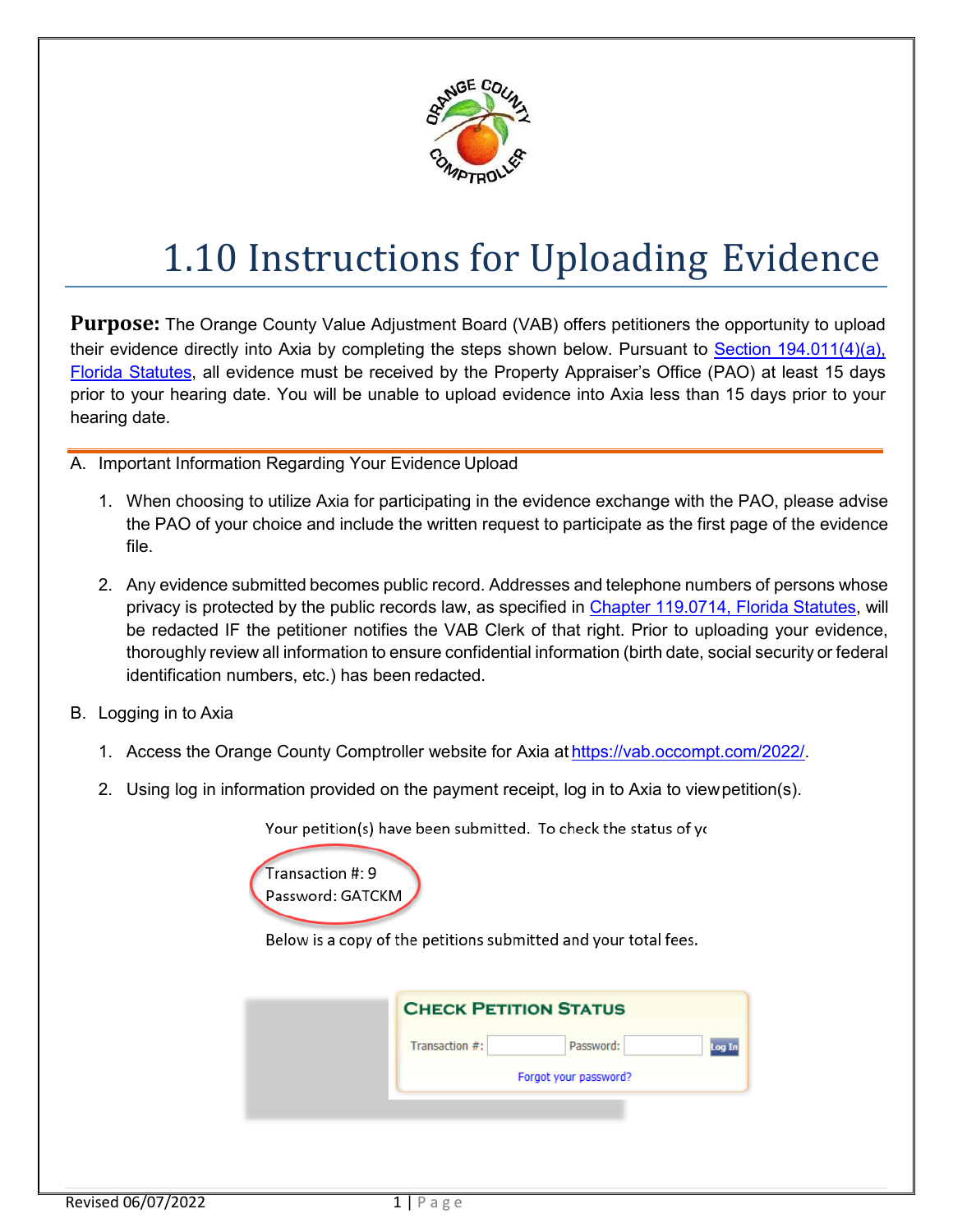## C. Uploading Evidence to Axia

1. Once logged into Axia, scroll to the bottom of the page and click on the petition folder.



2. To upload evidence, click on the 'Upload Docs' icon located near the top of the page, just below the Orange County Comptroller contact information.

| NGE CO<br>COMPTROL                                    | <b>Orange County Comptroller</b><br>201 South Rosalind Avenue<br>Post Office Box 38<br>Orlando, Florida 32802<br>Telephone (407) 836-5447<br>Fax (407) 836-5382<br>Email vab@occompt.com<br><b>Orange County Comptroller</b> | Value Adjustment Board<br>Software |
|-------------------------------------------------------|------------------------------------------------------------------------------------------------------------------------------------------------------------------------------------------------------------------------------|------------------------------------|
| Home<br>Petition #2014-XXXX                           | <b>Upload Docs</b><br>Return to List<br>Logout                                                                                                                                                                               |                                    |
| <b>Petitioner</b>                                     |                                                                                                                                                                                                                              |                                    |
| Mr. Petitioner<br>123 Sunny Lane<br>Orlando, FL 12345 |                                                                                                                                                                                                                              |                                    |

- 3. A new window will open which allows you to upload petitioner evidence.
- 4. Select the 'Browse' button in order to locate the PDF document you wish to upload.
- 5. Select 'PET Evidence' from the Image Type dropdown.

| <b>Upload File</b>                                                                                                                                                                                                                                                                                                                                                                                                                                     |                |
|--------------------------------------------------------------------------------------------------------------------------------------------------------------------------------------------------------------------------------------------------------------------------------------------------------------------------------------------------------------------------------------------------------------------------------------------------------|----------------|
| Click the "Browse" button below and select a file from your hard drive to upload.<br>No file chosen<br>Choose File<br>Image Type: PET Evidence<br>$\checkmark$<br><b>PET Evidence</b><br>DenialLateExorClass<br>hat your maximum upload cannot exceed 64.00 MB.<br>X<br>If you receive an error while saving it is likely due to a file being uploaded that is greater in size than<br>the current limit.<br>All files uploaded must be in PDF format! | Save<br>Upload |